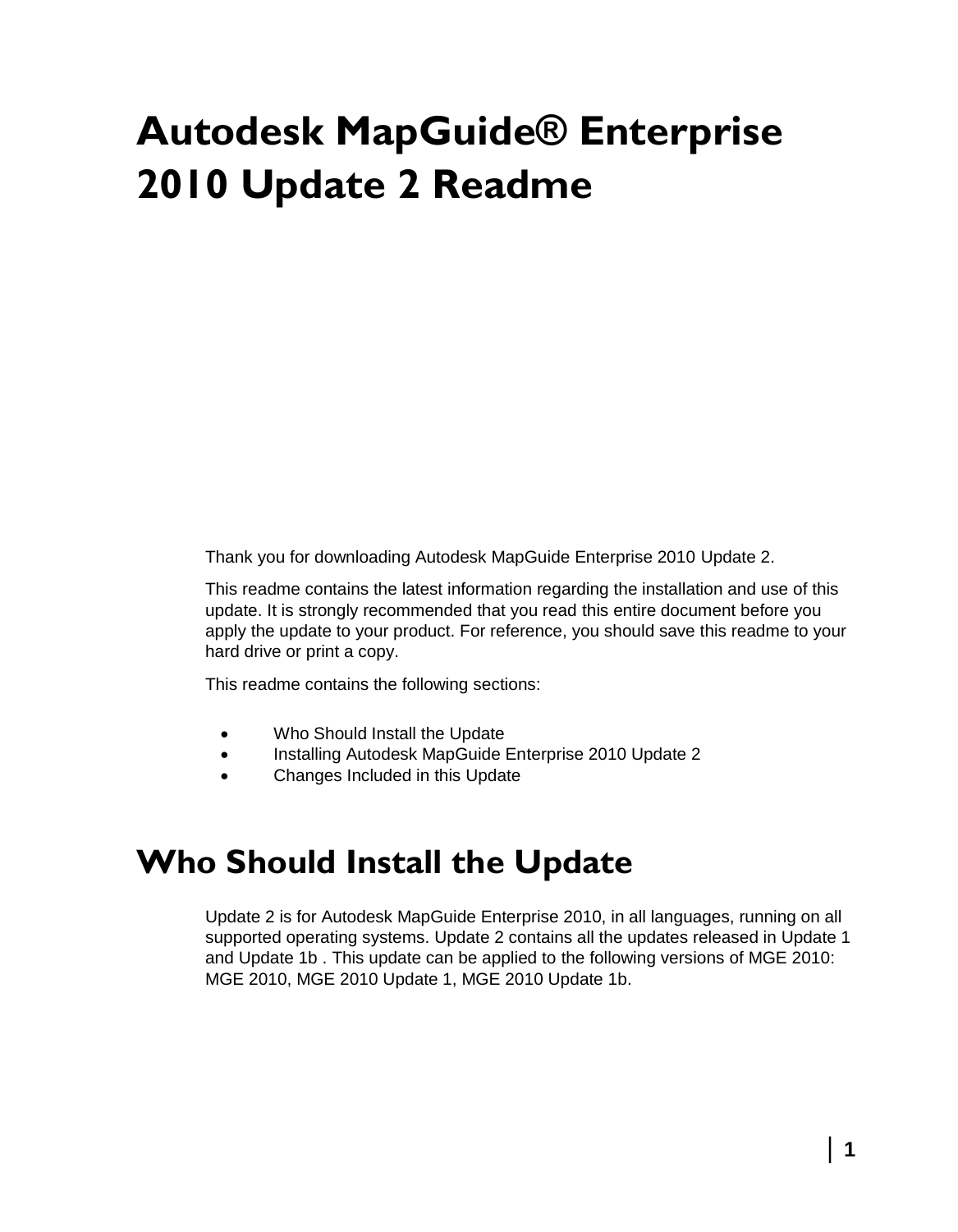**NOTE** Any customer with a build number greater than 2.1.0.3701 will need to backup their Repositories, uninstall the current build, install MGE 2010, apply Update 2 and replace the installed Repositories folder with the backup. The uninstalls shouldn't delete the Repositories folder, but the backup is a precaution.

# **Installing Autodesk MapGuide Enterprise 2010 Update 2**

**IMPORTANT** You must close all applications before installing the Autodesk MapGuide Enterprise Update, especially any MapGuide-related services, such as MapGuide Server service and IIS/Apache/Tomcat.

Autodesk MapGuide Enterprise 2010 Update 2 does not modify the repository or any of your data. Administrators should back up their current installations and repositories as per best practices. In general, any files modified by Administrators or users may be overwritten. The Windows update is simply an update to a subset of files. The Linux update is a full install.

From the Product Support web site, download the appropriate Update files for your operating system. Copy the update files into a temporary folder on your computer and run the files as described below.

#### **Installing on Windows**

No configuration files are modified during the Windows install of Update 2.

#### **Installing the Server/Web components on Windows**

- 1 Download the following Update 2 files:
	- *AutodeskMapGuideEnterprise2010ServerUpdate2.exe*
	- *AutodeskMapGuideEnterprise2010WebServerExtensionsUpdate2.exe*
- 2 Stop the Autodesk MapGuide Enterprise 2010 Service and the Web Server services.
- 3 Run the Update 2 files that you downloaded in Step 1.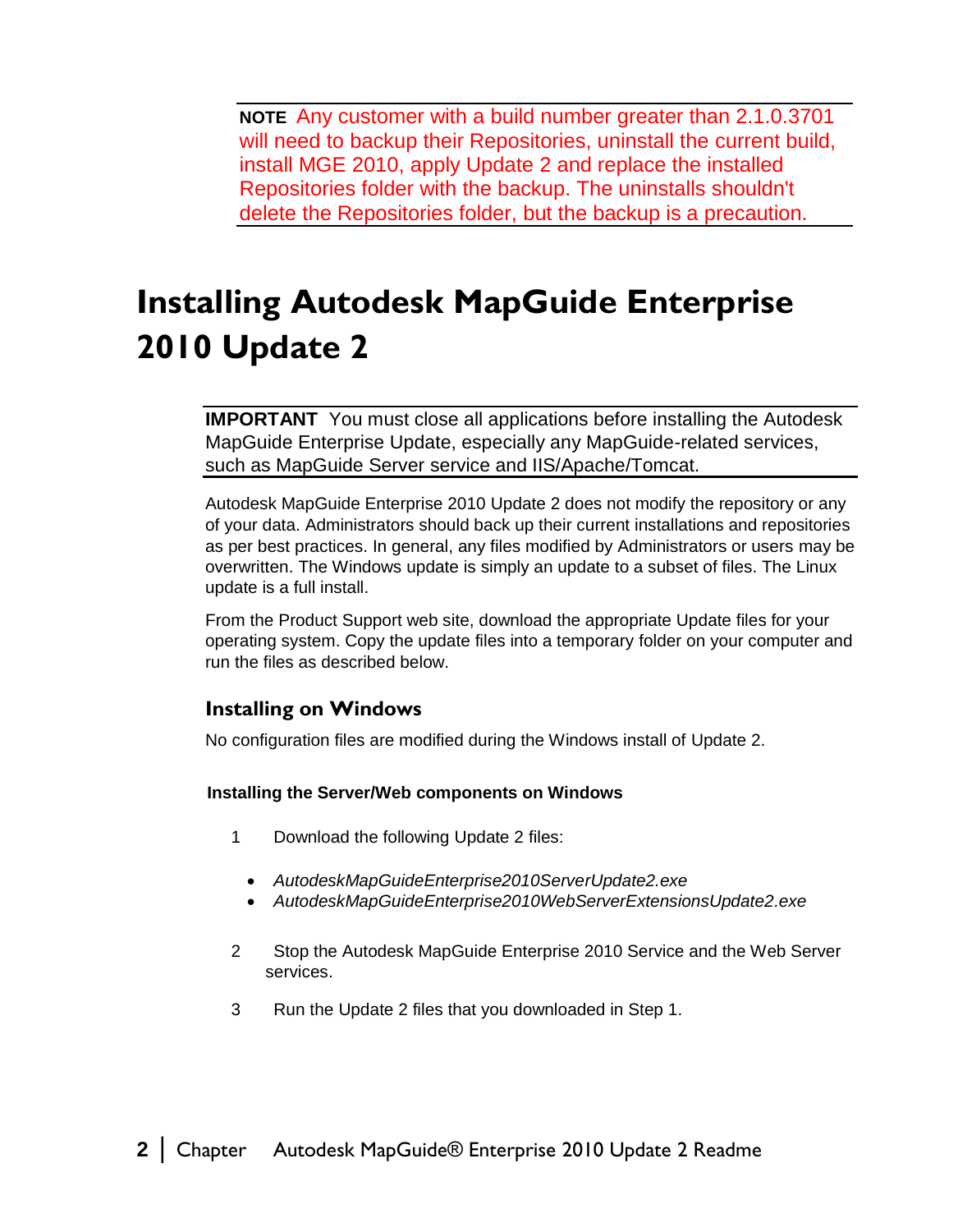**NOTE** Note: Customers running IIS may see additional stability under load by creating a new Application Pool (using the defaults) and assigning the Mapagent virtual directory to this pool. This isolates the mapagent from either the PHP or .NET viewers.

4 Restart your services and connect to the MapGuide Enterprise Site Administrator to confirm things are working.

#### **Installing on Linux**

Several configuration files are modified during the install of Update 2. These files are commonly modified by Administrators either directly or via the Site Administrator. You should back up these files and revert to them after the install:

- *opt/Autodesk/mapguideenterprise2010/server/bin/serverconfig.ini*
- *opt/Autodesk/mapguideenterprise2010/server/wfs/ogcwfsservice.config.awd* (This file is normally modified using the Site Administrator.)
- *opt/Autodesk/mapguideenterprise2010/server/wms/ogcwmsservice.config.a wd* (This file is normally modified using the Site Administrator.)
- *opt/Autodesk/mapguideenterprise2010/webserverextensions/apache2/conf/h ttpd.conf*
- *opt/Autodesk/mapguideenterprise2010/webserverextensions/apache2/conf/ mapguide.conf*
- *opt/Autodesk/mapguideenterprise2010/webserverextensions/php/lib/php.ini*

Please backup any other files that may have been modified or added to the install directories such as files in the /www folder.

#### **Installing the Server/Web/FDO components on Linux**

- 5 Download the following Update 2 files to /tmp:
	- *mapguideenterprise2010-server-2.1.0.4102-1.i386-rpm.bin*
	- *mapguideenterprise2010-webextension-2. 1.0.4102-1.i386-rpm.bin*
	- *fdo-3.4.0.62.tgz*

**NOTE** Make sure that you download and install the correct Server and Web Extension Update files for your language, e.g. German, Japanese, French, etc. For example, if you are using the German version of MapGuide Enterprise, you should download the files *mapguideenterprise2010deu-server-2. 1.0.4102-1.i386.rpm* and *mapguideenterprise2010deu-webextension-2. 1.0.4102-1.i386.rpm*. The FDO Update file is not language-specific.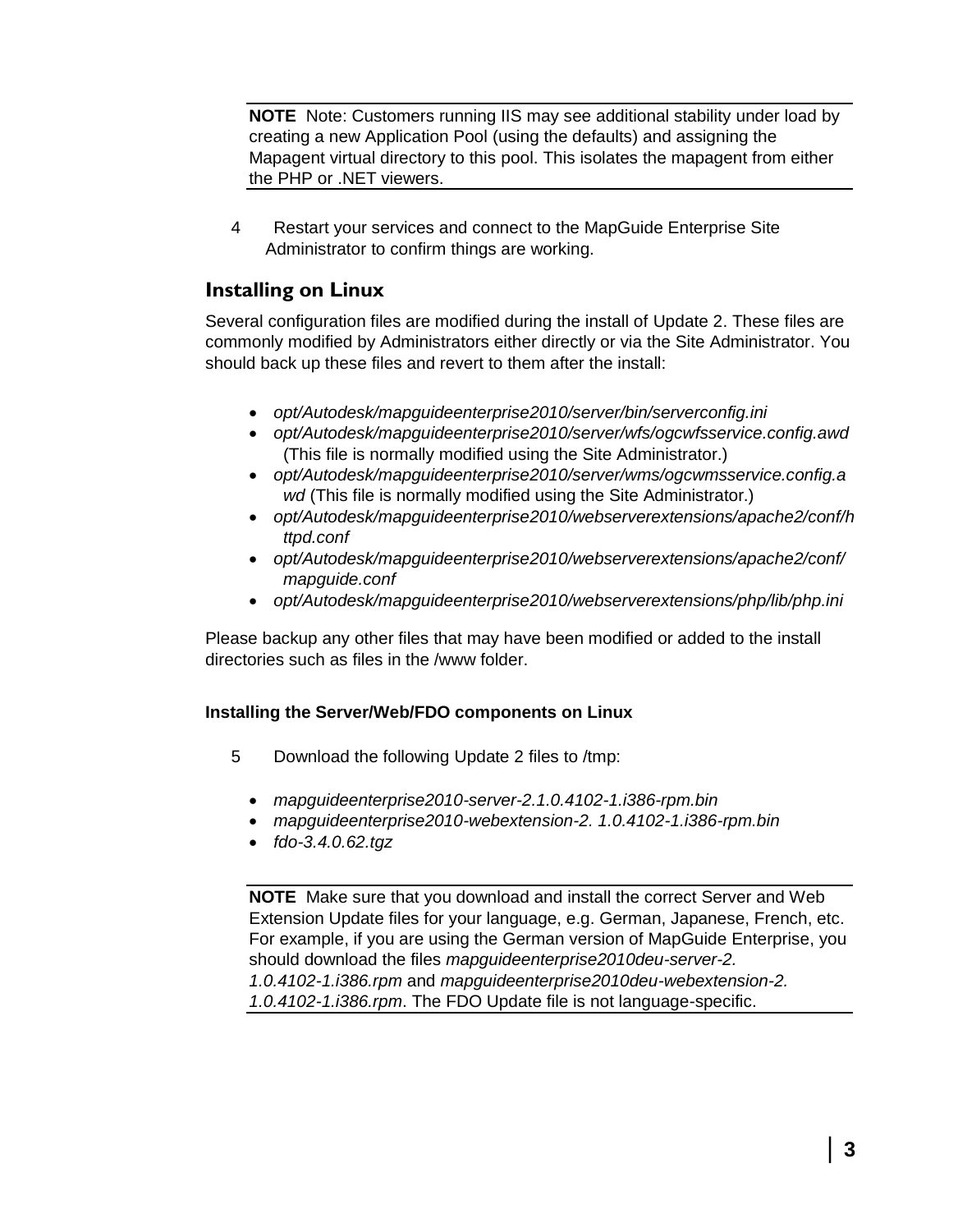- 6 Stop the MapGuide Enterprise 2010 Service, the Apache Server and the Tomcat Server if applicable.
- 7 Backup the Repositories folder from the /opt/Autodesk/mapguideenterprise2010/server/ folder to another directory outside the Autodesk subdirectories such as /tmp. The new install should not overwrite the current repository, but the backup is just a precaution.
- 8 Confirm the version of MGE installed by executing:

*rpm -qa | grep mapguide*

9 Uninstall the MapGuide 2010 Web Extensions by executing:

*rpm -e mapguideenterprise2010-webextension-2.1.0.3701-1*

10 Uninstall the MapGuide 2010 Server by executing:

*rpm -e mapguideenterprise2010-server-2.1.0.3701-1*

Modify the versions above as needed

11 Navigate to /usr/local/fdo-3.4.0 and uninstall FDO by executing:

*./uninstall*

- 12 Navigate to the folder where the new install files were copied to.
- 13 Extract the FDO files by executing:

*tar -xzvf fdo-3.4.0.62.tgz*

14 cd to the fdo-3.4.0.6201 folder and execute:

*./install*

15 To extract the Server and Web Extension files execute the following:

*./ mapguideenterprise2010-server-2.1.0.4102-1.i386-rpm.bin*

*./ mapguideenterprise2010-webextension-2. 1.0.4102-1.i386-rpm.bin*

Enter yes when prompted to accept the license agreements.

16 To install the Server execute the following:

*rpm -ivh mapguideenterprise2010-server-2.1.0.4202-1.i386.rpm*

17 To install the Web Extensions execute the following: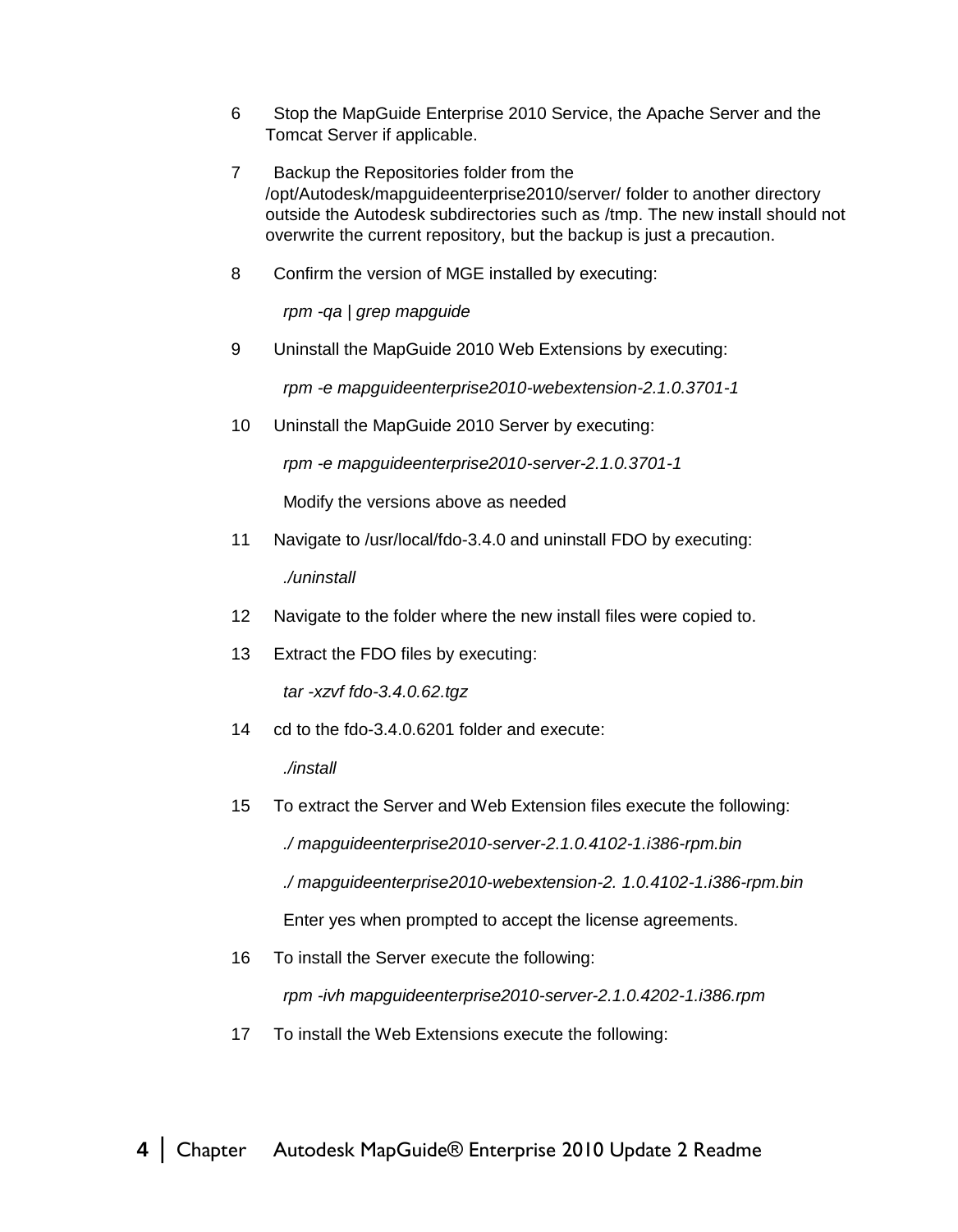*rpm -ivh mapguideenterprise2010-webextension-2.1.0.4202-1.i386.rpm*

- 18 Replace any overwritten configuration files as outlined in Step 1.
- 19 Restart the services and connect to the MapGuide Enterprise Site Administrator to confirm things are working.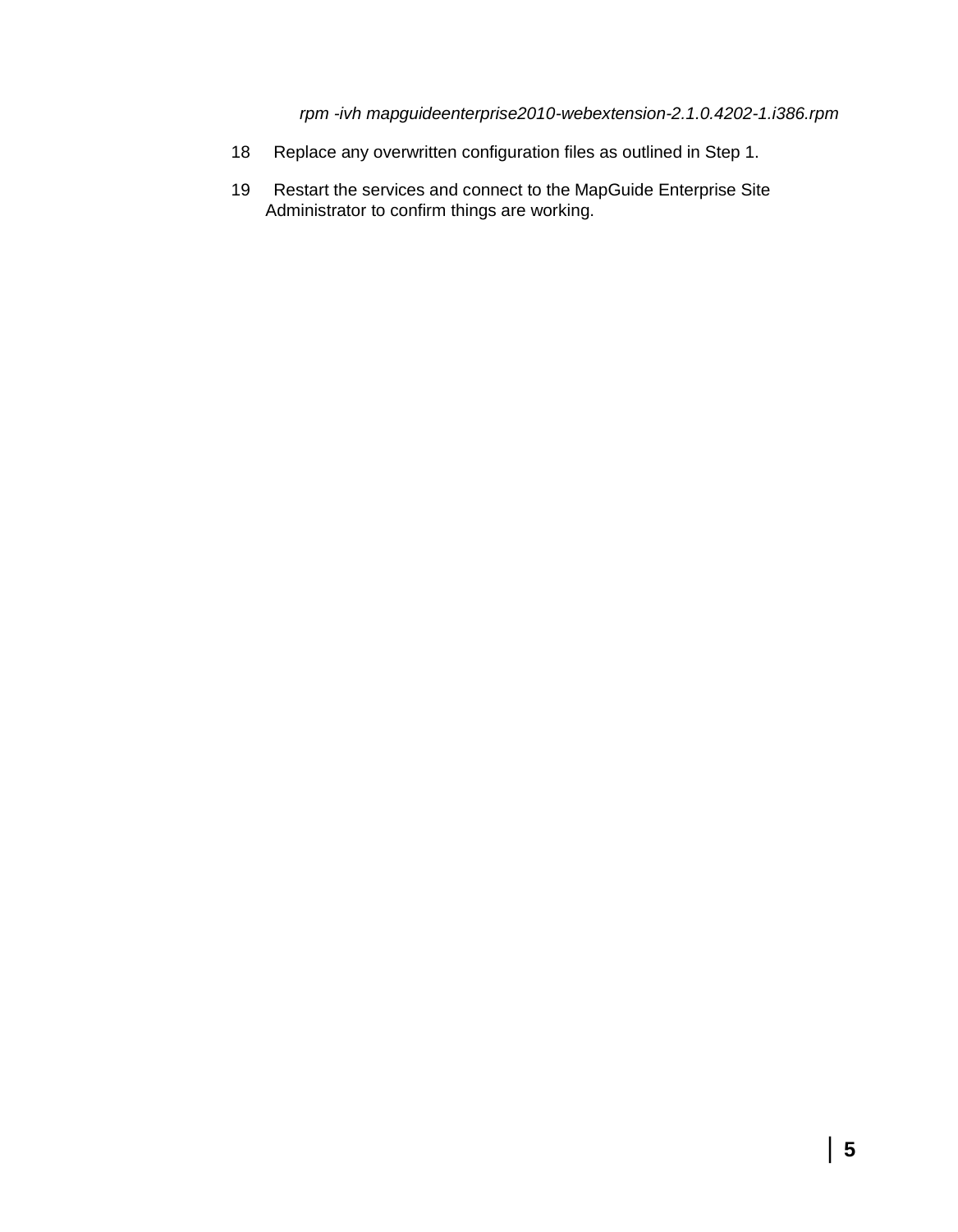#### **Installing Autodesk MapGuide Studio Update 2**

Autodesk MapGuide Studio Update 2 can only be installed on Windows.

#### **Installing Update 2 for MapGuide Studio**

1 Download the following Update 2 file to a temporary folder:

*AutodeskMapGuideStudio2010Update2.exe*

- 2 Exit MapGuide Studio 2010.
- 3 Run the update file you downloaded in Step 1. The install will likely require Administrator or Power User privileges to execute.
- 4 Start MapGuide Studio 2010.

**NOTE** MapGuide Studio 2010 is available in English language only so there are no language specific update files available.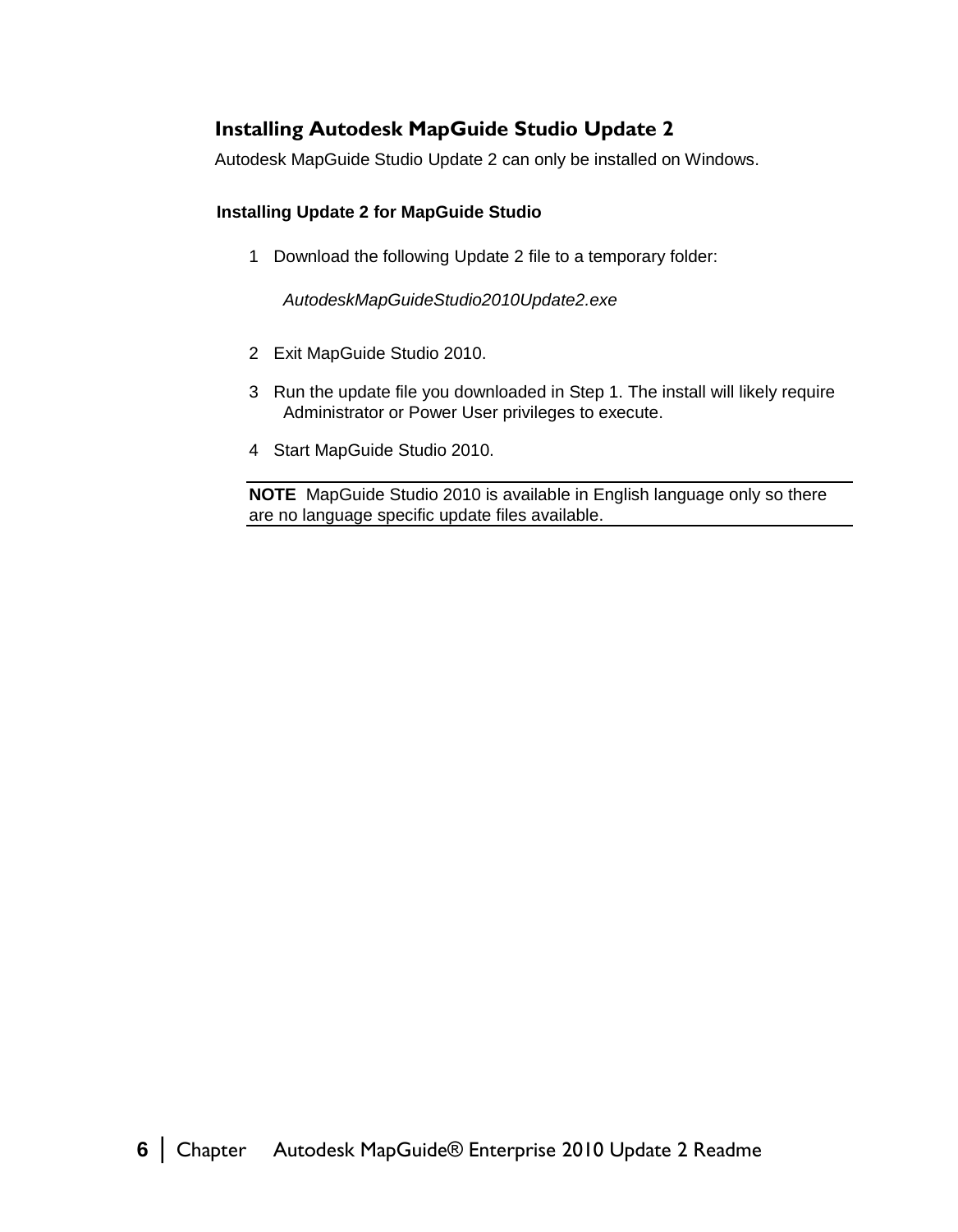## **Changes Included in this Update**

#### **Autodesk MapGuide Enterprise 2010 Update 2 includes the following enhancements:**

 (tract ticket 1173) Added a new Performance Log. In order to help customers identify possible issues with memory used by the MGE Server process a Performance log has been added in Update 2. The following section can be added to the serverconfig.ini to enable the log. The Interval parameter (in seconds) is the sampling period for capturing the server run time values. The output is similar to that generated by the GetSiteInfo API.

```
[PerformanceLogProperties]
# 
  ********************************************************
  ******************
# P E R F O R M A N C E L O G
#
# Property Name Description
# 
    --------------------------------------------------------
  ---------------------
# Enabled 0 = log disabled, 1 = log 
 enabled
# Filename Name of the log file
# Parameters Log parameters
# Interval Time interval in seconds 
 for when the server
# writes the performance 
 information to the log
# 
  ********************************************************
  *********************
Interval = 300Parameters = 
 ADMINOPQCOUNT,CLIENTOPQCOUNT,SITEOPQCOUNT,AVGOPTIME,CPU,
 WORKINGSET,VIRTUALMEMORY,TOTALOPTIME,TOTALACTIVECONNECTI
 ONS,TOTALCONNECTIONS,TOTALPROCESSEDOP,TOTALRECEIVEDOP,UP
 TIME, CACHESIZE, CACHEDROPPEDENTRIES
Filename = Performance.log
Enabled = 1
```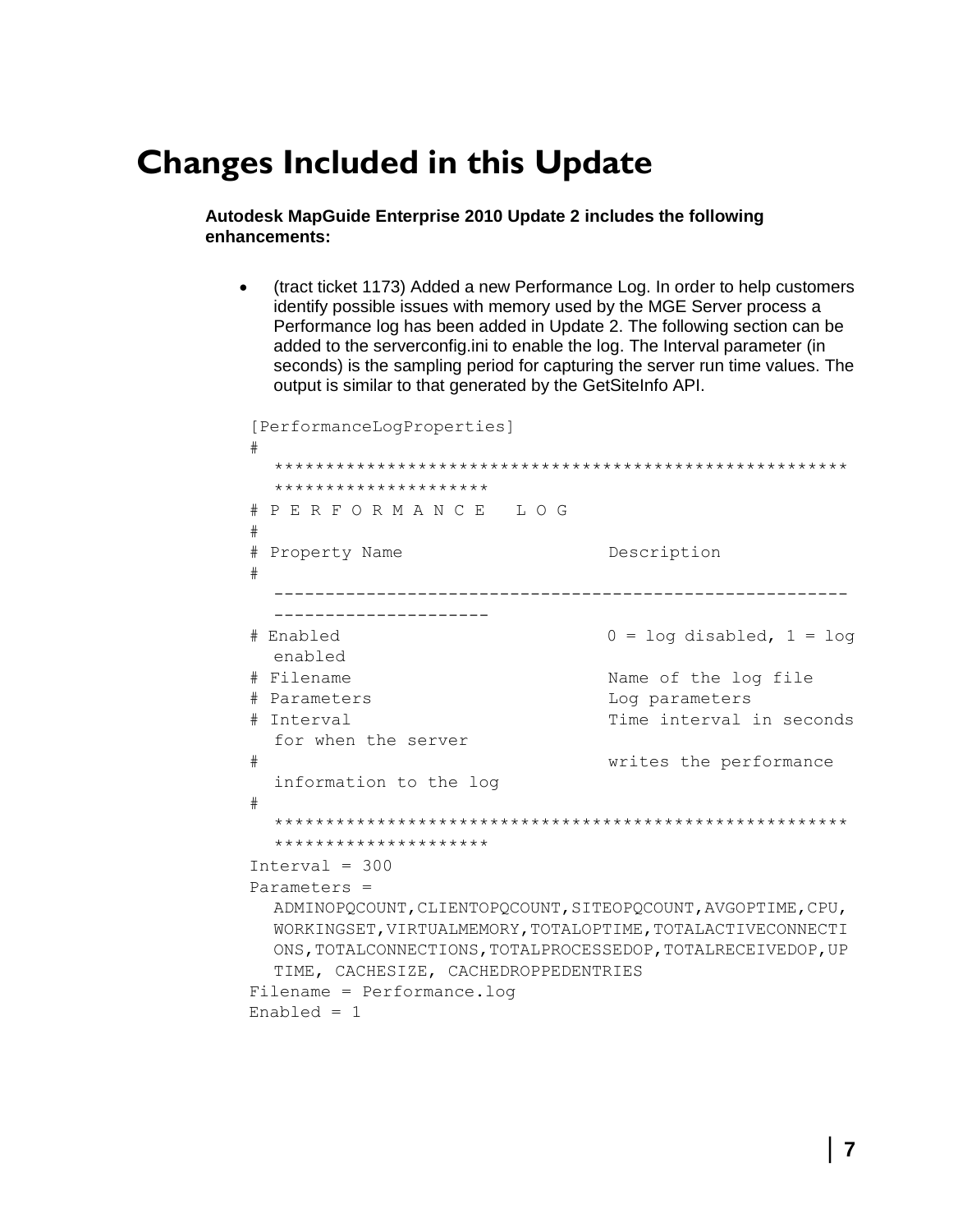**NOTE** The above log has not been implemented in the Site Admin interface. The log can be disabled by setting  $Enabled = 0$ 

- (1254559) Load Balancing between 2 servers failed when reloading a Basic Weblayout. Load Balancing will now remove a non-responding server after the first connection failure. A retry period has been implemented and should the server come back on line it will be included in the Round Robin polling of servers. After a connection failure, the browser user will need to refresh the session to find a new server.
- MgRasterPropertyDefinition has 2 new methods, GetSpatialContext and SetSpatialContext to parallel the other ProprtyDefinition classes.

#### **Autodesk MapGuide Enterprise 2010 Update 2 resolves the following issues:**

- (1219841.01) TCP/IP connections were not always being released and were left in a CLOSE\_WAIT status when queried using a *netstat* from a command prompt. This sometimes resulted in "Unable to establish connection" errors.
- (trac ticket 1131) Revised the load balancing retry time to 1 second when only 1 server is present.
- (trac ticket 1107) MgSpatialContextReader was not closing properly which sometimes caused issues with selection.
- (RFC 79) The initial load time of a map was too high.
- (trac ticket 1172) The AJAX Viewer legend exhibited poor performance.
- (1303042) The AJAX Viewer and the JAVA API were generating "Resource not found" errors.

**NOTE** Administrators must delete the existing Tomcat Catalina working folder to remove cached versions of the old *mapviewerjava* pages. While the Tomcat Service has been stopped to upgrade the Webextensions, delete the *mapguide2010* folder found under *..\Tomcat\work\Catalina\localhost\* on either Windows or Linux.

- (1255324) Cross Site Scripting vulnerabilities in the AJAX Viewer have been fixed.
- (1278107) SHP files under heavy load may have caused a Segmentation Fault on Linux.
- (1318857) IP and Client information was missing from the Session Log after Update 1b.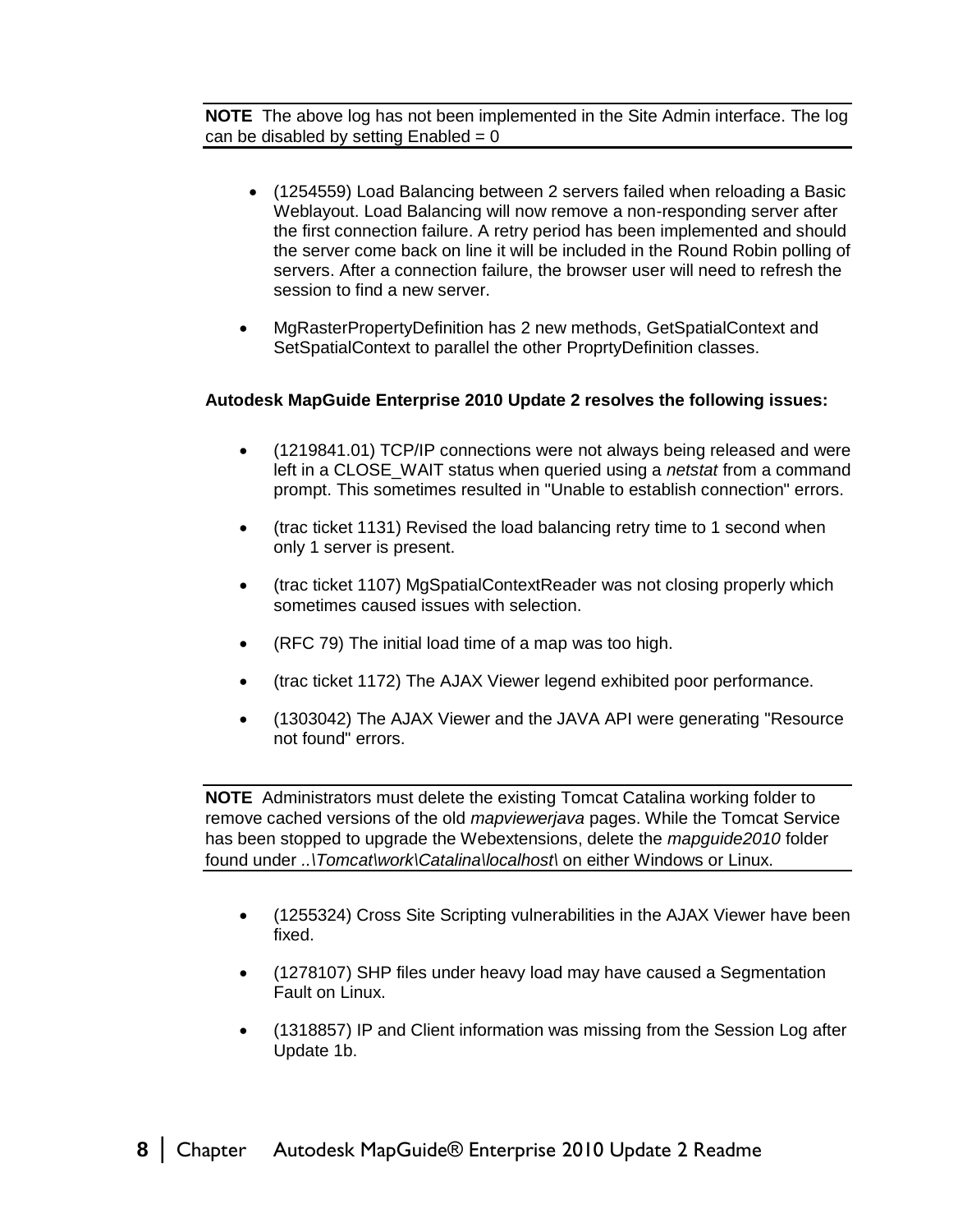- (1311966) Autodesk Oracle Provider was leaking memory when exceptions were generated.
- (1319442) Using the AJAX Viewer and JAVA resulted in a memory leak under Tomcat
- (1284116) Accessing folders of ECW or TIFF files caused the MGE Server to lock up or generate unclassified exceptions.
- Processes generating Tile Caches for maps with Base Layers caused the MGE Server to lock up or generate unclassified exceptions.
- (1265775) Layer icons were drawn much too small in the legend after plotting a DWF in MGE 2010 Update 1.
- (1228001) WMS connections to external servers were setting the wrong bounding box for local coordinate systems.

**NOTE** Be sure to include a version=1.x.x parameter in the URL for the connection in Autodesk MapGuide Studio.

 (1228006) WMS re-projections had an offset incorrectly applying to local coordinate systems because of an unwanted coordinate system transformation.

**NOTE** External WMS sources may require a config.xml file to ensure the correct coordinate system is found. See http://sandbox.mapguide.com/index.php/Web\_Mapping\_Service for details

- (1270442) Nested MapGuide readers were using different FDO connections when the provider was multithreaded.
- (1254560) Site Admin operations did not appear to Load Balance: The operations have been enhanced to provide a listing for all load balanced servers.
- (1254467) Use of the Autodesk Raster provider on Linux sometimes resulted in large memory consumption and eventual failure of the MapGuide Server.
- (1219841.01) TCP/IP connections were not always being released and occasional invalid stream header errors occurred.
- (1242611) Raster connections to unmanaged data and folders with many images sometimes failed or timed out, requiring the user to Save multiple times in Studio. The connection editor in Studio should no longer time out until the underlying config.xml is generated.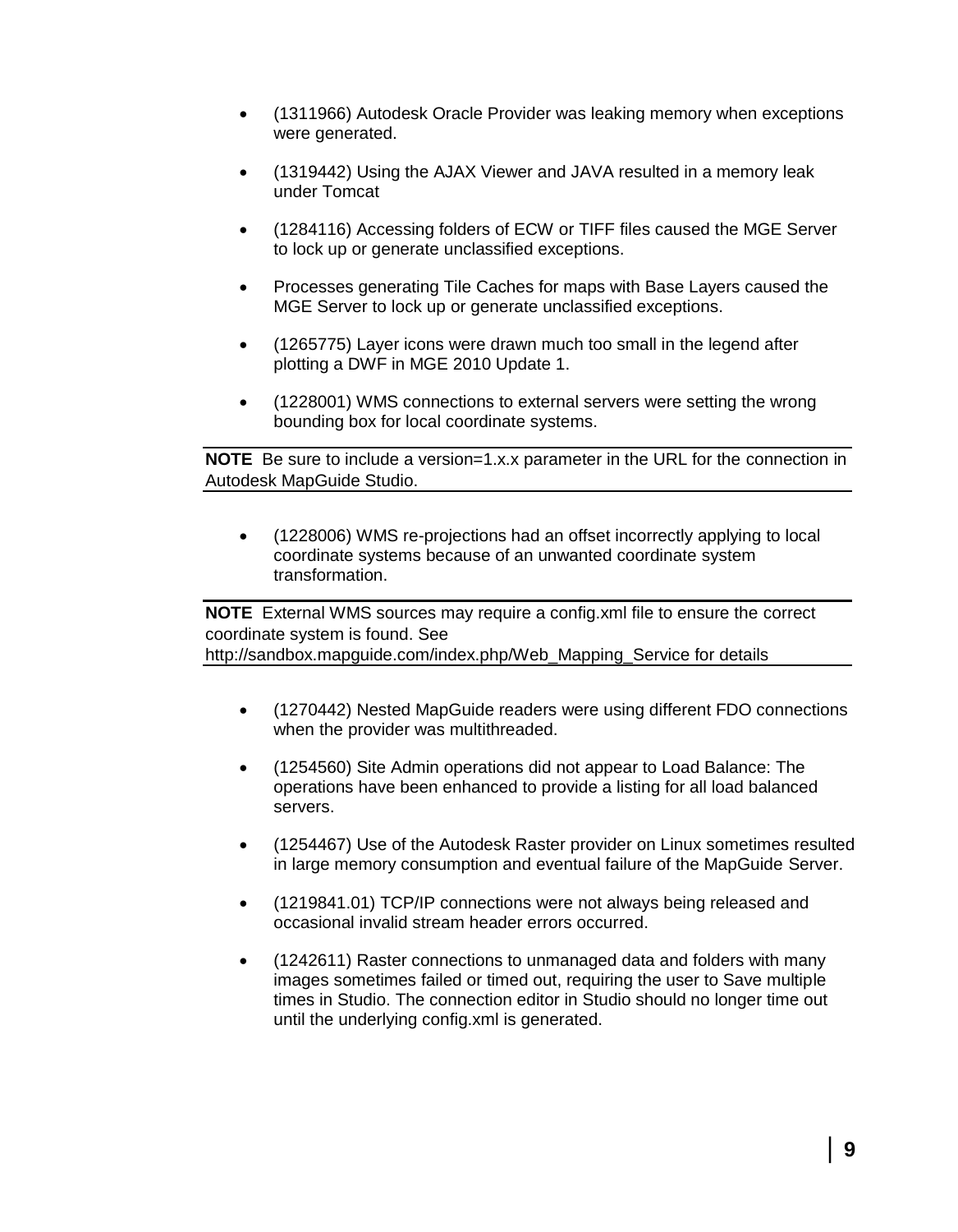**NOTE** The underlying config.xml documents detailing the raster images must be valid. To force this users must open each raster connection, execute Test Connection and save after success is indicated.

- (1211043) Creating a Buffer against an MGE 2010 Server on Linux failed with a null error.
- (1204570.02) Raster images no longer worked with Tiled Maps.
- (1015380.01) Some FDO feature source searches were failing because there were issues with some of the identity property types.
- (1142170.01) Search commands in Flexible Web Layouts were not executing correctly when executed from the task pane.
- (1177389.01) Labels containing Arabic and Hebrew were not displaying correctly.
- (1190527) Labels on road data were being displayed inconsistently.
- (1212433) Tiff catalogs on Linux could not be accessed properly when using the Autodesk Raster Provider.
- (1212436) The Autodesk Raster Provider was rendering thin image strips incorrectly.
- (1212641.02) Feature Labels were not being displayed when a Japanese font was used in the Ajax viewer on Linux.
- (1204661) Using a large point library sometimes caused errors.
- (1144842.01) Selecting a Symbol Library in the Point Stylization dialog sometimes caused an error.
- (1126830.01 & 1042721.01) Symbols were being displayed incorrectly in the symbol library editor, symbol previews, and map legends.
- (1225147) The option "Allow other labels to obscure feature symbols on this layer" was missing from Autodesk MapGuide Studio 2010.
- (1177357) Using Autodesk MapGuide Enterprise with Oracle 10g data on a Windows 2003 Server machine was consuming excessive amounts of memory.
- (1214549) On Linux servers, a memory leak during data requests was causing the server to run out of memory unexpectedly.
- (1215506) Selection set requests were using excessive amounts of memory.